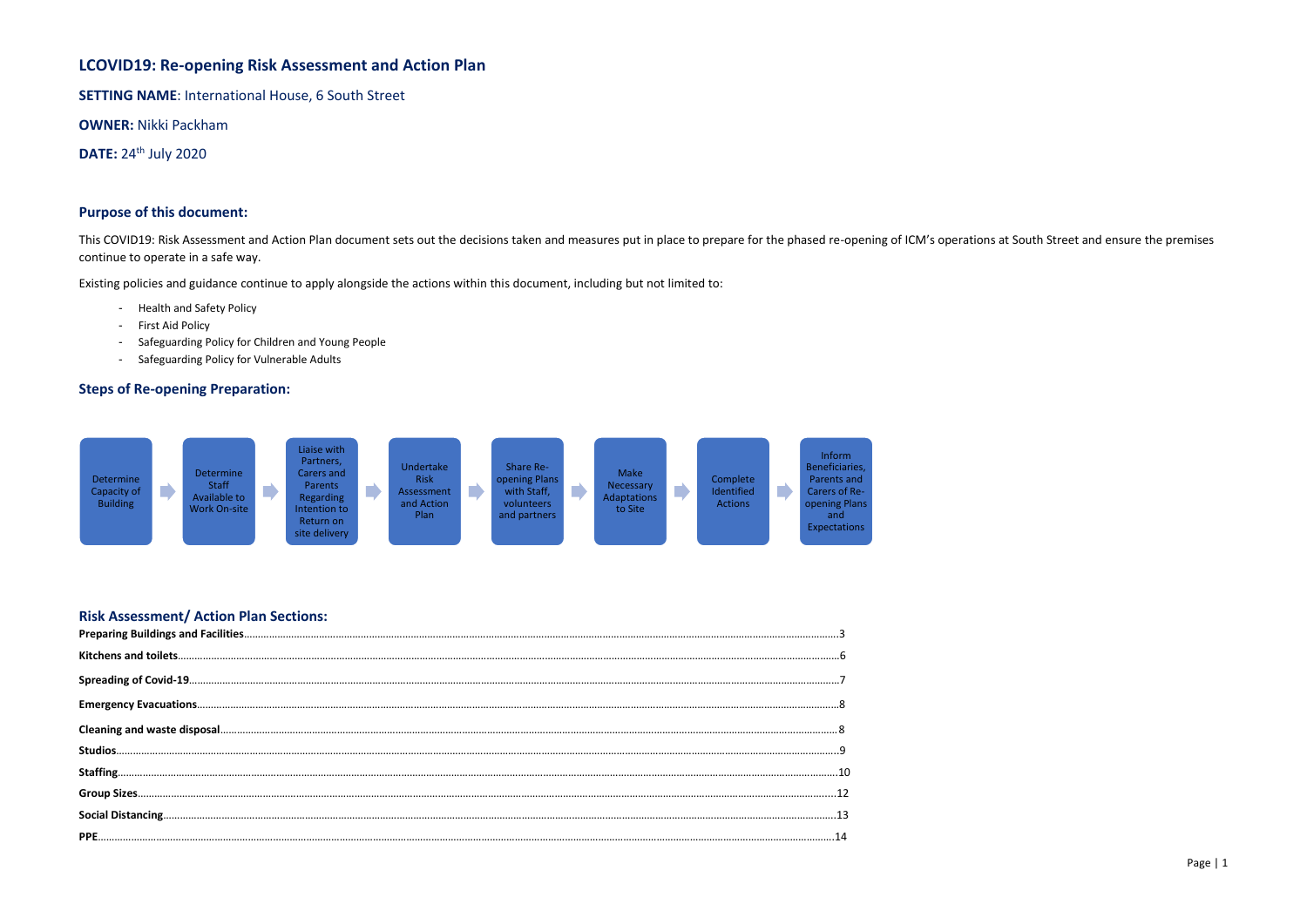| Communication. |  |
|----------------|--|
|                |  |
|                |  |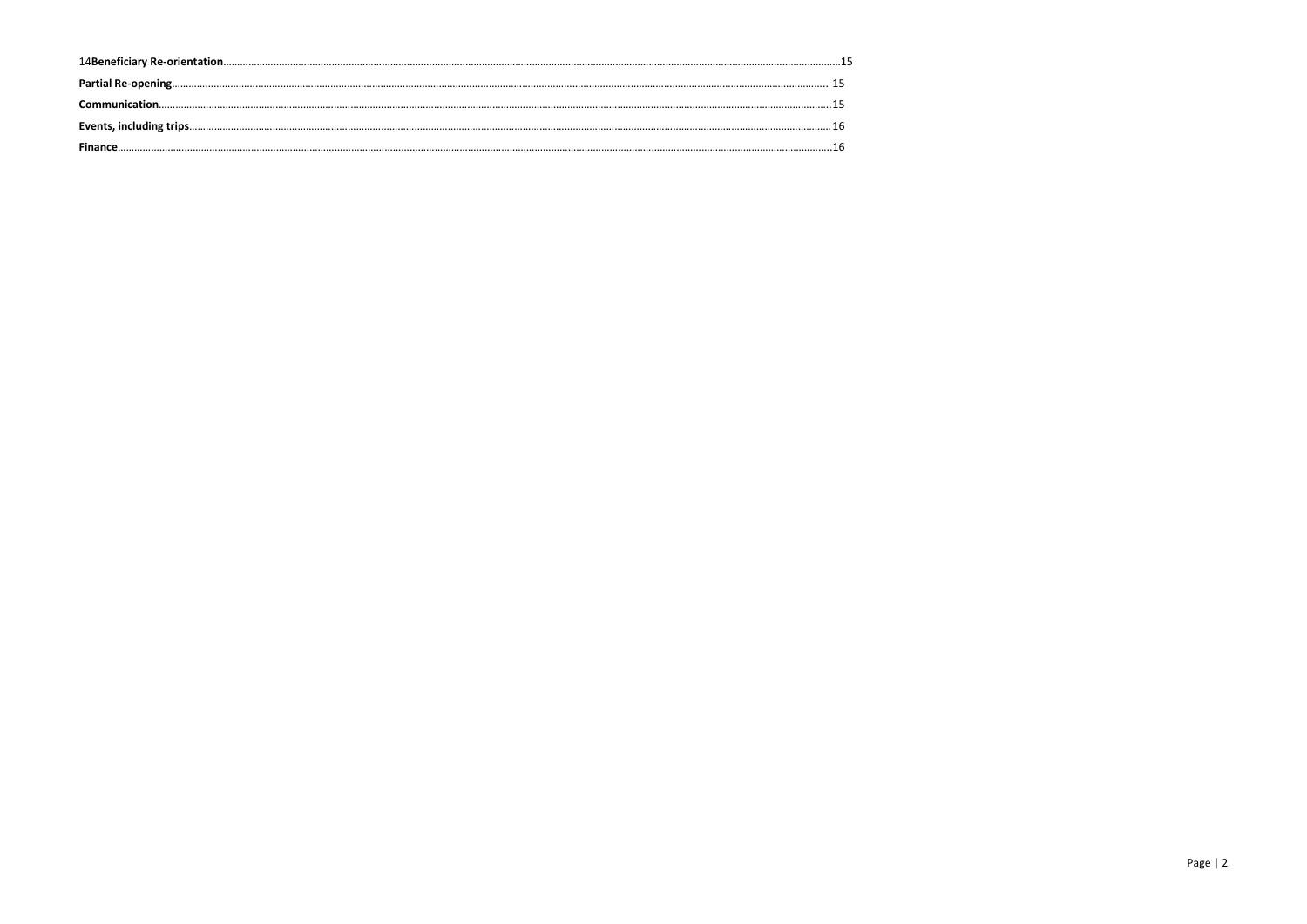*\*The below table includes examples in grey, these are not exhaustive.*

<span id="page-2-0"></span>

| <b>Theme</b>                                           | <b>Control Measures</b>                                                                                                                                                                                                                                                                                                       | <b>Risk to Implementation</b>                                                                | <b>Risk Level</b><br><b>Pre-Action</b> | <b>Action Required / Decision Made</b>                                                                                                                                                                                                                                       | <b>Action Completed</b><br><b>Target Date</b> | Person<br>Responsible |
|--------------------------------------------------------|-------------------------------------------------------------------------------------------------------------------------------------------------------------------------------------------------------------------------------------------------------------------------------------------------------------------------------|----------------------------------------------------------------------------------------------|----------------------------------------|------------------------------------------------------------------------------------------------------------------------------------------------------------------------------------------------------------------------------------------------------------------------------|-----------------------------------------------|-----------------------|
|                                                        |                                                                                                                                                                                                                                                                                                                               | Site Manager is unavailable                                                                  | M                                      | Source alternative suitably<br>trained person / produce a daily,<br>weekly, monthly checklist for a<br>stand in as required.                                                                                                                                                 | 22/07/2020                                    | BM/JB/JR              |
| Preparing<br><b>Buildings and</b><br><b>Facilities</b> | Premises and utilities have been<br>health and safety checked and<br>building is compliant.<br>Water treatments<br>Fire alarm testing<br>Repairs<br>PAT testing<br>Fridges and freezers<br>Boiler/ heating servicing<br>Internet services<br>Any other statutory<br>inspections<br>Insurance covers<br>reopening arrangements | Checks not undertaken in<br>time for reopening                                               | M                                      | Lock and unlock site and<br>undertake daily checks<br>Ensure all areas of South Street<br>premises are brought into safe<br>use before re-opening e.g. site<br>security, fire safety, legionella<br>reviews in line with normal<br>checks undertaken after lengthy<br>breaks | 28/08/2020                                    | BM/JB/JR              |
|                                                        |                                                                                                                                                                                                                                                                                                                               | Offices do not allow for<br>adequate space between<br>staff members, minimal<br>ventilation. | H                                      | Desks to be re-arranged so all 2m<br>apart and where possible chairs<br>either back to back or side on<br>(not face to face)                                                                                                                                                 | 28/08/2020                                    | BM/JB                 |
|                                                        |                                                                                                                                                                                                                                                                                                                               |                                                                                              |                                        | No shared stationery to be<br>available.                                                                                                                                                                                                                                     |                                               |                       |
|                                                        | Office spaces re-designed to<br>allow office-based staff to work<br>safely.                                                                                                                                                                                                                                                   |                                                                                              | H                                      | Windows in offices and where<br>possible doors to be kept open<br>for ventilation.                                                                                                                                                                                           |                                               |                       |
|                                                        |                                                                                                                                                                                                                                                                                                                               | Lack of hazard warnings                                                                      |                                        | Floor stickers used to mark 2m<br>distancing required                                                                                                                                                                                                                        | 28/08/2020                                    | BM/JB/JR              |
|                                                        |                                                                                                                                                                                                                                                                                                                               |                                                                                              |                                        | Signage on entrance to offices<br>and studios to show maximum<br>occupancy in each room to<br>maintain social distancing                                                                                                                                                     |                                               |                       |

| ıle | <b>Risk Level</b><br><b>Post-Action</b> |
|-----|-----------------------------------------|
|     | L                                       |
|     |                                         |
|     | L                                       |
|     |                                         |
|     |                                         |
|     |                                         |
|     |                                         |
|     |                                         |
|     | L                                       |
|     |                                         |
|     |                                         |
|     | L                                       |
|     |                                         |
|     |                                         |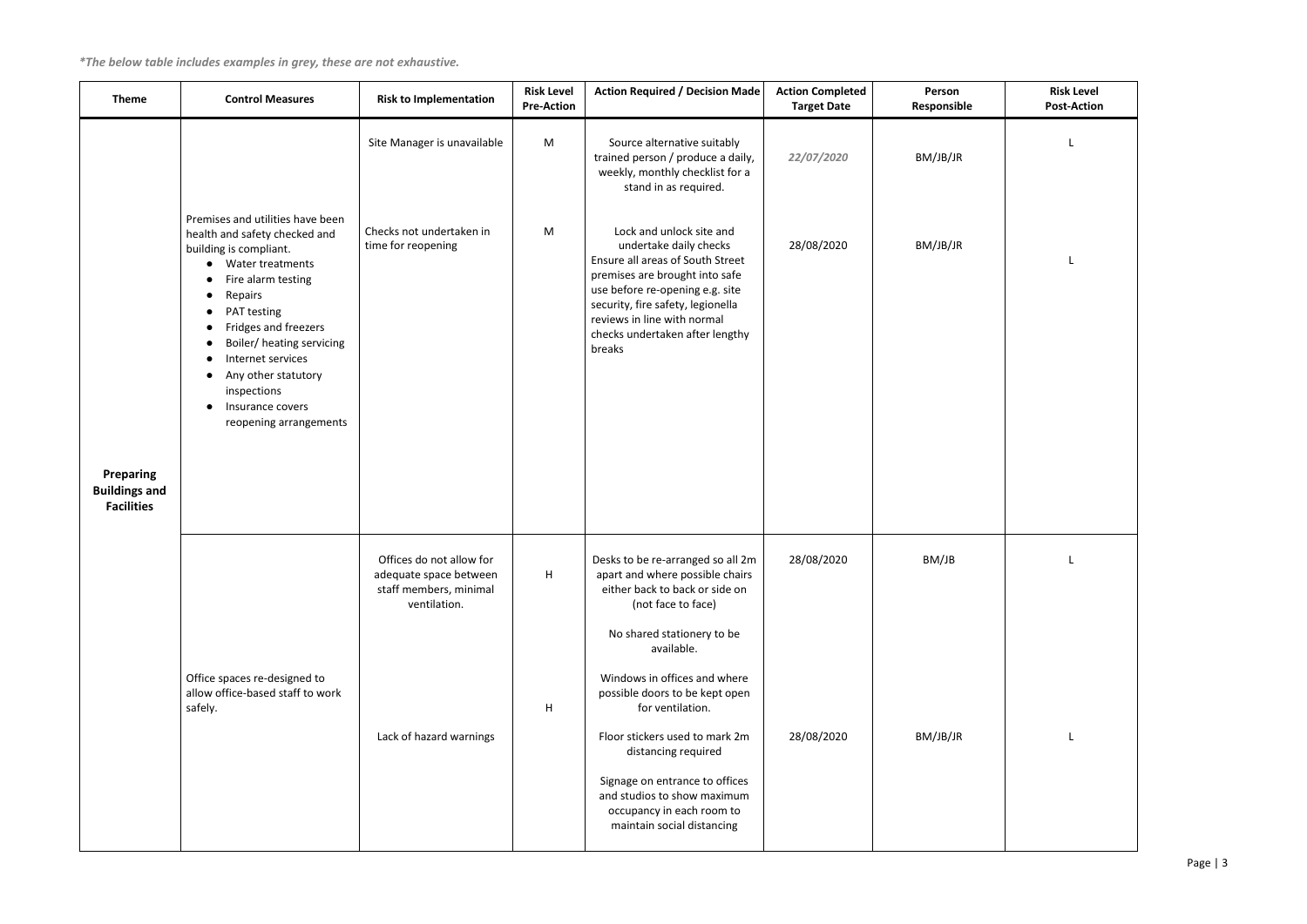|                                                                                                                                                       |                                                                                                                                                                 |   | Investigate options for ventilation<br>for Studio 3                                                                                                                                                                                                                                                                                                                                                                   | 28/8/20  | BM/JB     |
|-------------------------------------------------------------------------------------------------------------------------------------------------------|-----------------------------------------------------------------------------------------------------------------------------------------------------------------|---|-----------------------------------------------------------------------------------------------------------------------------------------------------------------------------------------------------------------------------------------------------------------------------------------------------------------------------------------------------------------------------------------------------------------------|----------|-----------|
| Entry and exit routes to the<br>building are in place, any physical<br>changes and/or signage required<br>to allow social distancing are in<br>place. | Managing flow of people at<br>busy times. Social distancing<br>unlikely to be maintained.<br>Ensuring people stick to<br>one-way system through<br>ground floor | M | Entry to all of South Street<br>studios via IO office front door<br>with clear signage.<br>One-way system in place through<br>ground floor building with exit<br>through Punch 1 and out of the<br>alleyway. Fire door into alleyway<br>to be kept open. IO office door<br>into Punch 2 to remain open.<br>Door from Punch 2 through to<br>fire door to be kept on latch<br>2-metre markers are present on<br>floors. | 11/9/20  | BM/JB     |
|                                                                                                                                                       |                                                                                                                                                                 | M | Signage in place.<br>Covid-19 Marshals appointed and<br>trained to ensure premises are<br>Covid secure and guidelines<br>maintained                                                                                                                                                                                                                                                                                   | 4/9/20   | <b>NP</b> |
|                                                                                                                                                       | Staffing reception desk<br>inadequate                                                                                                                           | H | Queuing system for people<br>signing in. Warnings outside re<br>Safe distancing (2m)<br>Staggering staff work days.<br>Asking all visitors to book in<br>advance to minimise chances of<br>long queues at reception.<br>Lines marked on floor for visitors<br>to stand behind                                                                                                                                         | 11/9/20  | BM/JB     |
| Reception Desk set up in IO office<br>to manage flow of people,<br>provide information on H&S,<br>support safeguarding measures                       | Capturing contact details<br>while reducing risk of<br>transmission                                                                                             |   | Sanitation station at entrance<br>before signing in.<br>Perspex screen installed                                                                                                                                                                                                                                                                                                                                      |          |           |
| Signing in to ensure we record<br>everyone's details                                                                                                  |                                                                                                                                                                 | M | De-sanitising of sign-in sheet and<br>pen after each use. Digital version<br>(mounted ipad on reception<br>desk) to be developed asap<br>All visitors to be asked to wear<br>face coverings when at South<br>Street. We will provide if they<br>have none. Staff to be aware of<br>exemptions to face covering                                                                                                        | 01/09/20 | JB/IP     |
|                                                                                                                                                       |                                                                                                                                                                 |   | requirements.                                                                                                                                                                                                                                                                                                                                                                                                         |          |           |

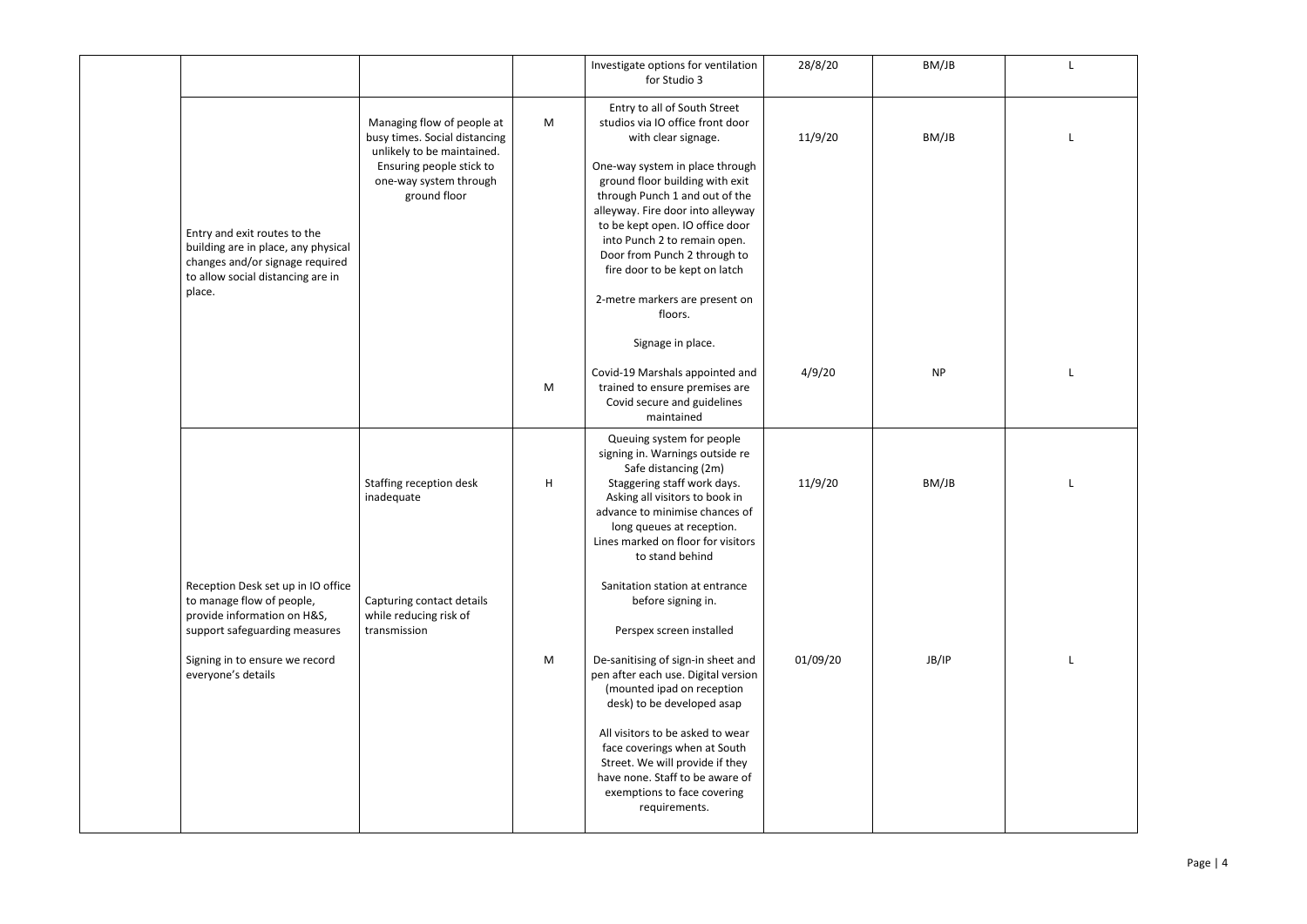|                                                                |                                                   |   | All visitors to have their<br>temperature taken on arrival<br>using handheld thermometer                                                                                                                                                           |        |       |  |
|----------------------------------------------------------------|---------------------------------------------------|---|----------------------------------------------------------------------------------------------------------------------------------------------------------------------------------------------------------------------------------------------------|--------|-------|--|
| Consideration given to the<br>arrangements for any deliveries. | Deliveries for different<br>organisation / people |   | Delivery person to queue as per<br>staff / visitors.                                                                                                                                                                                               |        |       |  |
|                                                                |                                                   | M | Bulky items (such as cleaning<br>supplies) Reception to call the<br>addressee (if on site) to collect<br>them asap. Otherwise, call<br>another member of staff to take<br>items to specified place on office<br>landing leaving route uncluttered. | 4/9/20 | JB/JR |  |
|                                                                |                                                   |   |                                                                                                                                                                                                                                                    |        |       |  |

| L |  |
|---|--|
|   |  |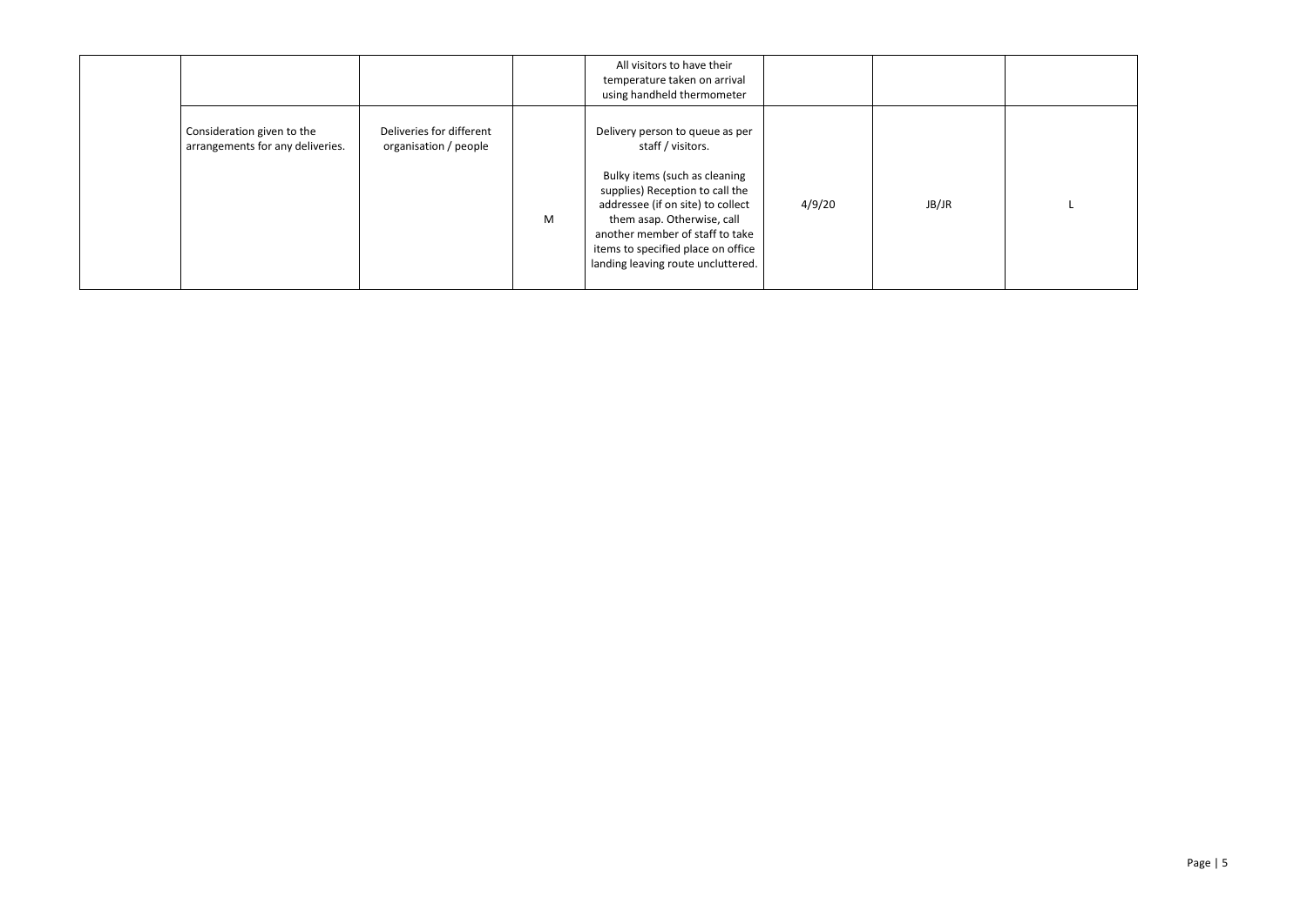|                    |                                 |                            | H | All visitors asked to bring their<br>own water bottle |          |           |
|--------------------|---------------------------------|----------------------------|---|-------------------------------------------------------|----------|-----------|
|                    |                                 | Inadequate supply of PPE   |   |                                                       |          |           |
|                    | Kitchen to be off limits to all | and insufficient space to  |   | Crockery, cutlery and tea towels                      |          |           |
|                    | visitors                        | maintain social distancing |   | removed from kitchen. Staff and                       | 01/09/20 | JB/JR     |
|                    |                                 |                            |   | volunteers to bring and use their                     |          |           |
|                    |                                 |                            |   | own crockery and cutlery.                             |          |           |
|                    |                                 |                            |   | Hand towels replaced with                             | 01/09/20 | JB/JR     |
|                    |                                 |                            |   | disposable paper towels and                           |          |           |
|                    |                                 |                            |   | dispenser                                             |          |           |
|                    |                                 |                            |   | Lidded pedal bin for waste                            | 01/09/20 | JB/JR     |
|                    |                                 |                            |   | provided                                              |          |           |
|                    |                                 |                            |   | Staff asked to wipe down all                          |          |           |
|                    |                                 |                            |   | equipment and surfaces after                          |          |           |
| <b>Areas where</b> |                                 |                            |   | use. Covid-19 cleaning protocol                       |          |           |
| social distancing  |                                 |                            |   | followed                                              |          |           |
| is impossible e.g. |                                 |                            |   |                                                       |          |           |
| kitchen and        |                                 |                            |   | Visitors to use Smokehouse                            |          |           |
| toilets            |                                 |                            |   | toilets Max of 2 people in cubicle                    |          |           |
|                    | Maximum occupancy at any one    |                            |   | toilet block. Middle ones "out of                     | 20/7/20  | JB/JR     |
|                    | time is 1 person                |                            |   | order" signage                                        |          |           |
|                    |                                 |                            |   | Hand towels replaced with                             | 28/8/20  | JB/JR     |
|                    |                                 |                            |   | disposable paper towels and                           |          |           |
|                    | Toilets - maximum occupancy     |                            |   | dispenser                                             |          |           |
|                    | established                     |                            |   | Lidded pedal bin for waste                            | 28/8/20  | JB/JR     |
|                    |                                 |                            |   | provided                                              |          |           |
|                    |                                 |                            |   | Users asked to wipe down flush                        |          |           |
|                    |                                 |                            |   | handle, toilet seat, taps and door                    |          |           |
|                    | Covid-19 cleaning protocol      |                            |   | handles after use                                     |          |           |
|                    | followed                        |                            |   |                                                       |          |           |
|                    |                                 |                            |   | Staff and volunteers to receive                       | 21/8/20  | <b>NP</b> |
|                    |                                 |                            |   | infection control training before                     |          |           |
|                    |                                 |                            |   | returning to work                                     |          |           |

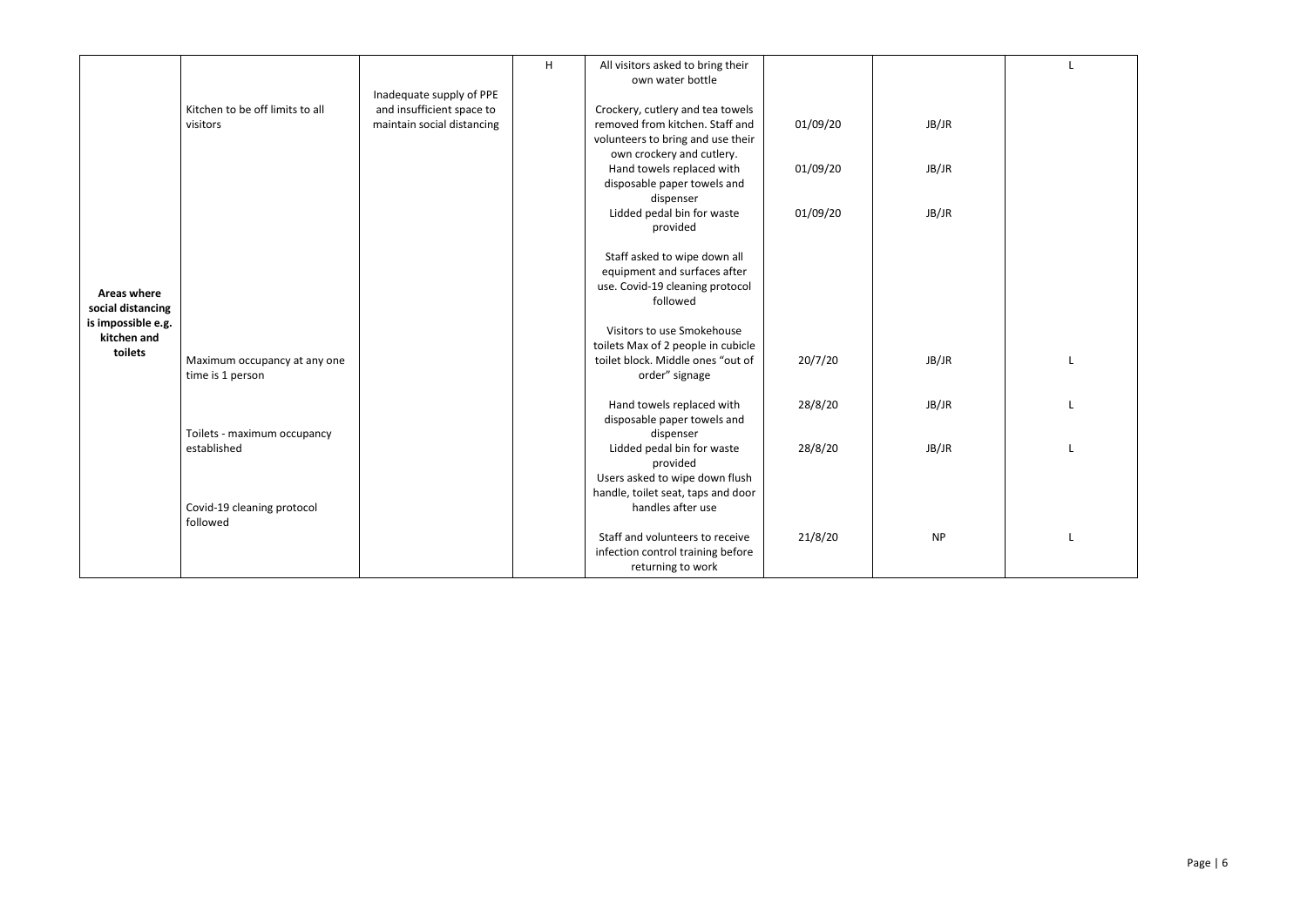|                                 | Virtual Learning - projects moved<br>to online delivery where possible |                                                                                                                  | M | Identify Learners who lack access<br>to computers at home - prioritize<br>the more vulnerable e.g. BAME<br>prior to reopening - schemes of<br>work for shielding and clinically<br>vulnerable learners - any in<br>extremely and clinically<br>vulnerable groups NOT to attend.<br>Alternative provision delivered<br>virtually or by post. | 14/8/20  | BM/PK/AJ  |
|---------------------------------|------------------------------------------------------------------------|------------------------------------------------------------------------------------------------------------------|---|---------------------------------------------------------------------------------------------------------------------------------------------------------------------------------------------------------------------------------------------------------------------------------------------------------------------------------------------|----------|-----------|
|                                 | Staff spreading Covid-19 to<br>visitors                                | ICM registering staff as key<br>workers under Employer<br>Referral Portal. Get staff<br>tested for Covid-19 asap | M | ICM registered under employer<br>portal.<br>Record of all visitors kept<br>including contact details, so can<br>inform of any risk of<br>transmission.                                                                                                                                                                                      | 4/8/2020 | NP/PT     |
|                                 |                                                                        |                                                                                                                  |   | Staff to receive training in how to<br>safely put on and remove face<br>masks and wear them while on<br>premises (except those on<br>exemption list).                                                                                                                                                                                       | 01/09/20 | <b>NP</b> |
|                                 |                                                                        |                                                                                                                  |   | Staff to have temperature tested<br>each day on arrival.                                                                                                                                                                                                                                                                                    |          |           |
| <b>Spreading of</b><br>Covid-19 | Person to person transmission                                          | Poor signage - Visitors must<br>be made aware of our new<br>policy before being asked if<br>possible             | H | Visitors asked to wear face<br>covering, we will provide if they<br>don't have their own. Staff and<br>vols to be aware of exemptions<br>for face coverings (list available<br>on reception and in Covid-19<br>policy).                                                                                                                     |          | JB/JR     |
|                                 |                                                                        |                                                                                                                  |   | Limit staff on-site to only those<br>required for H&S and quality<br>delivery                                                                                                                                                                                                                                                               |          |           |
|                                 |                                                                        |                                                                                                                  | H | Hand sanitiser stations installed<br>at every entrance & exit to<br>building and in all rooms                                                                                                                                                                                                                                               | 28/8/20  | JB/JR     |
|                                 |                                                                        |                                                                                                                  |   | Perspex screens installed at<br>reception desk                                                                                                                                                                                                                                                                                              | 28-08-20 | BM/NP/JB  |
|                                 |                                                                        |                                                                                                                  |   | Extra support made available for<br>visitors with disabilities which<br>make complying with social<br>distancing/covid secure measures<br>challenging e.g. visually impaired,<br>wheelchair users                                                                                                                                           |          |           |

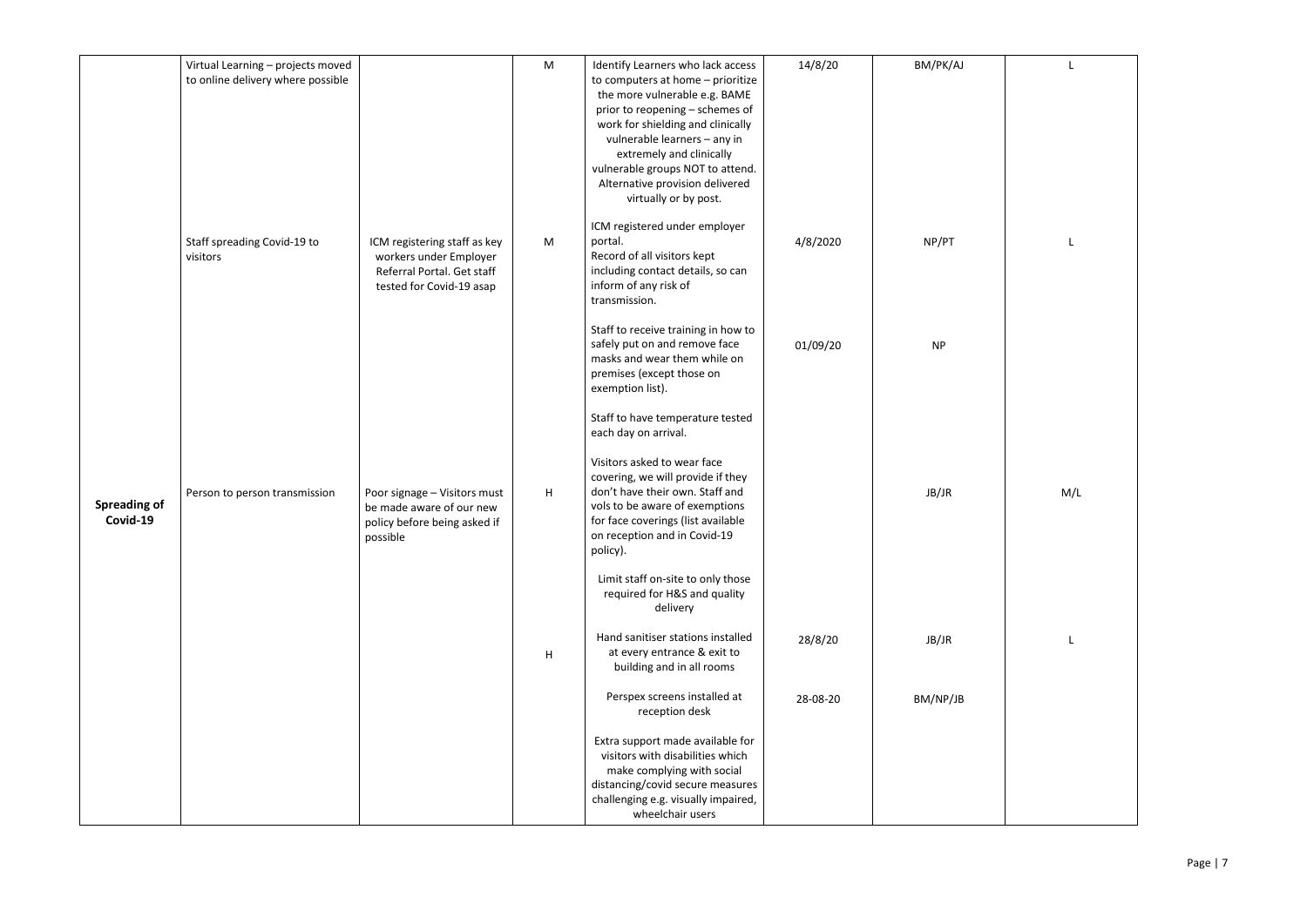<span id="page-7-0"></span>

| <b>Emergency</b><br><b>Evacuations</b> | Evacuation routes are confirmed,<br>and signage accurately reflects<br>these.<br>NB In the event of fire or other<br>emergency the priority is<br>getting out of the building<br>quickly but calmly. 2m social<br>distancing rule relaxed.<br>Arrangements in place to support<br>individuals with reduced mobility<br>including cover arrangements in<br>the case of reduced numbers of<br>staff. | Current evacuation system<br>and routes could cause<br>multiple groups of people<br>(bubbles) to come into<br>contact. More appropriate<br>alternatives are to be<br>explored/ found if possible.<br>"Alternative" fire escape<br>from First Floor offices not<br>found suitable for orderly<br>evacuation. Only the able<br>bodied can get to the<br>bottom safely | M<br>H | Revised evacuation procedure<br>Evacuation of building to use<br>previous system.<br>In the event of a Fire Drill<br>Assembly points - make these<br>larger - spread out a bit more -<br>Increased social distancing<br>Door through from office<br>stairwell to IO reception to be<br>kept open.<br>Liaise with neighbouring business<br>about emergency fire escape<br>improvements<br>Share procedure with all staff<br>learners and volunteers                                                                                             | 01/08/20<br>11/9/20 | PT<br>JB           |
|----------------------------------------|----------------------------------------------------------------------------------------------------------------------------------------------------------------------------------------------------------------------------------------------------------------------------------------------------------------------------------------------------------------------------------------------------|---------------------------------------------------------------------------------------------------------------------------------------------------------------------------------------------------------------------------------------------------------------------------------------------------------------------------------------------------------------------|--------|------------------------------------------------------------------------------------------------------------------------------------------------------------------------------------------------------------------------------------------------------------------------------------------------------------------------------------------------------------------------------------------------------------------------------------------------------------------------------------------------------------------------------------------------|---------------------|--------------------|
| <b>Cleaning and</b><br>waste disposal  | Enhanced cleaning regime is in<br>place in line with COVID19:<br>Cleaning in non healthcare<br>settings guidance.                                                                                                                                                                                                                                                                                  | Insufficient cleaning staff<br>Regular staff who carry out<br>cleaning are unfamiliar with<br>cleaning and disinfecting<br>procedures                                                                                                                                                                                                                               | H      | Enhanced cleaning schedule<br>implemented throughout the<br>site, ensuring that contact points,<br>worksurfaces, door handles, taps<br>etc. are all thoroughly cleaned<br>and disinfected regularly<br>according to Covid-19 cleaning<br>protocol<br>Hand towels are to be replaced<br>with disposable paper towels<br>Regular supplies of hand sanitizer<br>to be maintained<br>Enhanced cleaning regime for<br>toilet facilities particularly door<br>handles, locks and toilet flush.<br>All staff to receive infection<br>control training | 11/9/20<br>15-09-20 | JB/JR<br><b>NP</b> |
|                                        | Capacity of cleaning staff is<br>adequate to enable enhanced<br>cleaning regime.                                                                                                                                                                                                                                                                                                                   | Availability of cleaning<br>products                                                                                                                                                                                                                                                                                                                                | M      | Current supplies adequate until<br>at least September 2020 with<br>South Street complex largely<br>shut. Review in 2 months                                                                                                                                                                                                                                                                                                                                                                                                                    | 15/9/20             | JB/JR              |
|                                        |                                                                                                                                                                                                                                                                                                                                                                                                    | Staff absence                                                                                                                                                                                                                                                                                                                                                       | M      |                                                                                                                                                                                                                                                                                                                                                                                                                                                                                                                                                | 15/9/20             | JB/JR              |
|                                        |                                                                                                                                                                                                                                                                                                                                                                                                    | Time required for full<br>cleaning schedule                                                                                                                                                                                                                                                                                                                         | M      | Joe to get quote for daily cleaning                                                                                                                                                                                                                                                                                                                                                                                                                                                                                                            | 15/9/20             | JB/JR              |

| L |
|---|
|   |
| M |
| L |
|   |
|   |
| L |
| L |
| L |
| L |
|   |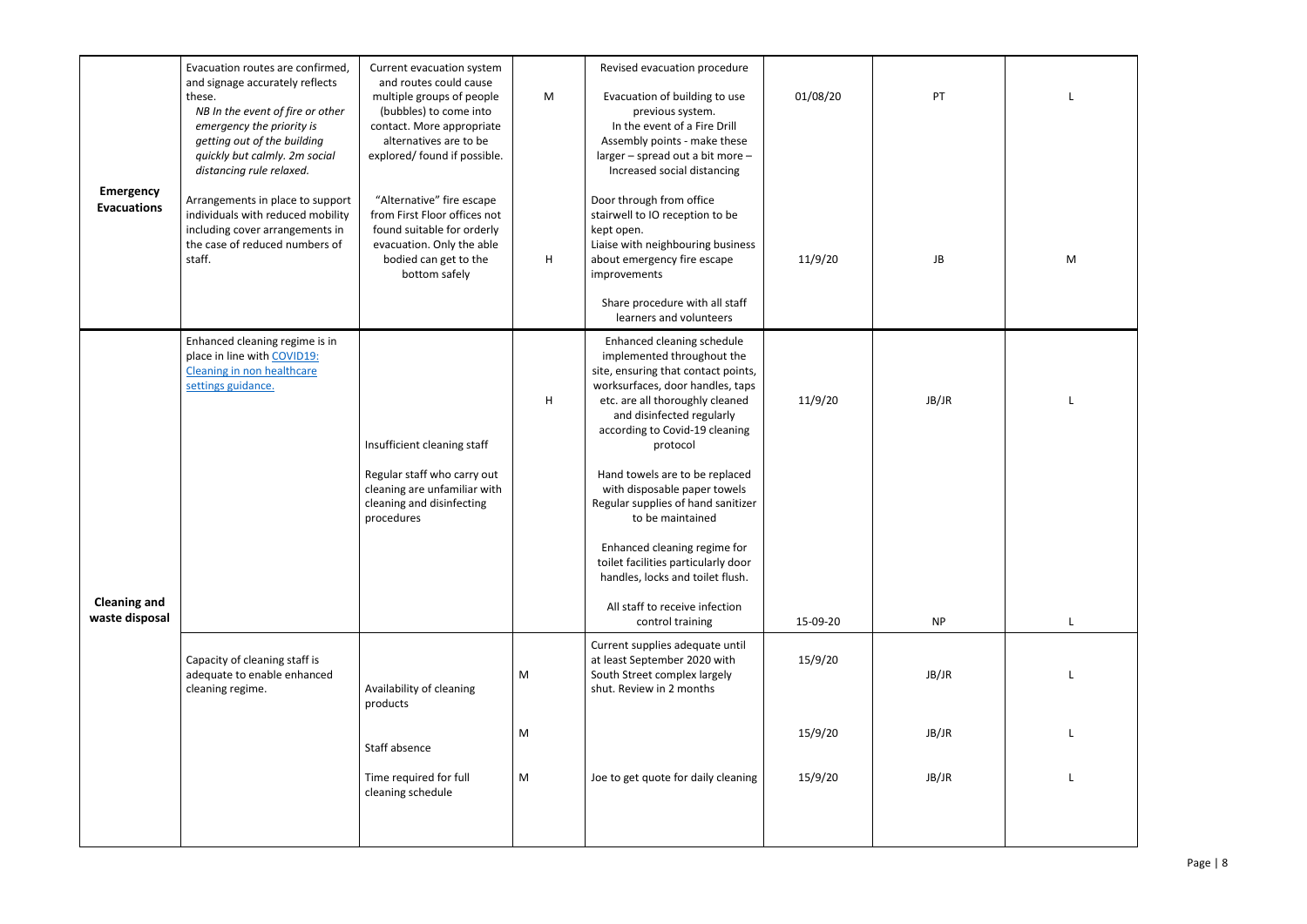| JB/JR<br>No hand sanitiser for visitors<br>Hand sanitiser available at the<br>H<br>15/9/20<br>premises on both sides of entry<br>to reception.<br>and exit doors<br>Pedal operated Lidded bins in all<br>01/09/20<br>Adequate cleaning supplies and<br>JB/JR<br>Low supply of soap.<br>offices and studios with gloves<br>facilities around the premises are<br>and sanitising wipes available for<br>in place.<br>cleaning as required<br>Arrangements for longer-term<br>01/09/20<br>Disposable tissues in each<br>continual supplies are also in |   |
|-----------------------------------------------------------------------------------------------------------------------------------------------------------------------------------------------------------------------------------------------------------------------------------------------------------------------------------------------------------------------------------------------------------------------------------------------------------------------------------------------------------------------------------------------------|---|
|                                                                                                                                                                                                                                                                                                                                                                                                                                                                                                                                                     |   |
|                                                                                                                                                                                                                                                                                                                                                                                                                                                                                                                                                     |   |
| classroom to implement the<br>place.<br>'catch it, bin it, kill it' approach                                                                                                                                                                                                                                                                                                                                                                                                                                                                        |   |
| Stock check and ordering<br>schedule reviewed and order<br>made.                                                                                                                                                                                                                                                                                                                                                                                                                                                                                    |   |
| Project delivery to be planned to<br>Sufficient time is available for the<br>allow breaks in between each<br>enhanced cleaning regime to take<br>Staff on site prevent access<br>14/8/20<br>NP/JB/BM<br>M<br>session to allow time for cleaning<br>place.<br>to rooms                                                                                                                                                                                                                                                                               |   |
| Waste disposal process in place<br>Waste bags and containers - kept<br>for potentially contaminated<br>closed and stored separately<br>from communal waste for 72<br>waste.<br>hours                                                                                                                                                                                                                                                                                                                                                                |   |
| M<br>Waste collections made when the<br>JB/JR<br>14/8/20<br>minimum number of persons are<br>on site (i.e. after normal opening<br>hours).                                                                                                                                                                                                                                                                                                                                                                                                          |   |
| H<br>The number of staff and visitors<br>20/8/2020<br><b>JB</b><br>Revised maximum capacity of<br>each room clearly displayed on<br>that can use each studio at any<br>one time has been determined<br>entry to ensure social distancing<br>according to the physical capacity<br>maintained.<br>of the premises, type of activity<br>and ventilation options                                                                                                                                                                                       | M |
| Studios have been re/arranged to<br>20/8/2020<br>JB/NP/AJ<br>H.<br>Unnecessary furniture and<br>allow as much space between<br>equipment to be removed and<br>individuals as practical.<br>stored away. Remaining desks &<br><b>Studios</b><br>Studios suitable for 1 person only<br>tables suitably arranged.<br>Have been identified. Close<br>studio 2. Ventilation impossible.                                                                                                                                                                  |   |
| 20/8/20<br><b>JB</b><br>Studio entry and exit routes have<br>M<br>Signs in place. Advice agrees with<br>been determined and<br>one-way system<br>appropriate signage in place.                                                                                                                                                                                                                                                                                                                                                                      |   |

| JB/JR  |                |
|--------|----------------|
| JB/JR  | L              |
|        |                |
|        |                |
| /JB/BM | L              |
|        |                |
| JB/JR  | L              |
| JB     | $\overline{M}$ |
|        |                |
| /NP/AJ |                |
|        | L              |
| JB     | L              |
|        |                |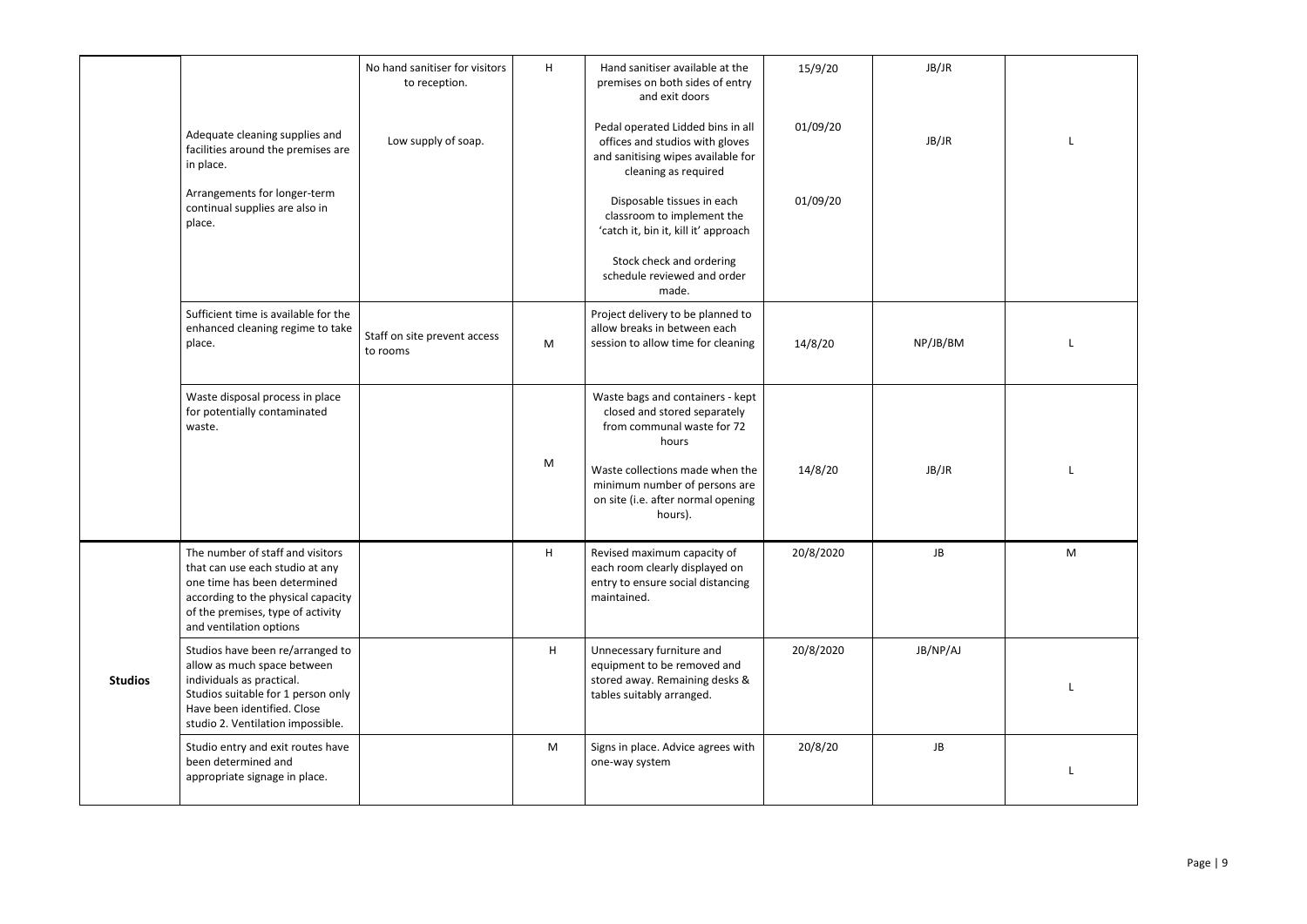<span id="page-9-0"></span>

|                 | Appropriate resources are<br>available within all studios<br>NB: sharing of equipment or<br>stationery should be prevented<br>where possible. Shared materials<br>and surfaces should be cleaned<br>and disinfected more frequently<br>[source: protective measures<br>guidance].<br>Resources which are not easily<br>washable or wipeable have been<br>removed.<br>Information posters are displayed<br>in every studio, at the main<br>entrance and in all toilets. |                                                                                          | M<br>M<br>M | Re-organisation and removal of<br>resources to take place prior to<br>opening.<br>Stationery / equipment, including<br>IT, to be used by only one<br>beneficiary. Beneficiaries<br>encouraged to bring in their own<br>pens, writing pads, other<br>stationery for personal use.<br>Cleaned at the end of each<br>session and end of each day. | 4/9/20<br>4/9/20<br>4/9/20 | JB<br>JB/JR<br>JB/JR |
|-----------------|------------------------------------------------------------------------------------------------------------------------------------------------------------------------------------------------------------------------------------------------------------------------------------------------------------------------------------------------------------------------------------------------------------------------------------------------------------------------|------------------------------------------------------------------------------------------|-------------|------------------------------------------------------------------------------------------------------------------------------------------------------------------------------------------------------------------------------------------------------------------------------------------------------------------------------------------------|----------------------------|----------------------|
|                 | Staffing numbers required for<br>all project delivery have been<br>determined including support<br>staff such as facilities, IT,<br>support and office/admin staff.<br>Including at least one of the<br>following:<br>First aider<br>$\bullet$<br>Designated<br>$\bullet$<br>Safeguarding Lead (DSL)<br>Caretaker/site member<br>Office staff member<br>$\bullet$                                                                                                      | Shortage of up to date first<br>aiders - especially re Covid<br>adaptations to procedure | M<br>H      | Staff audit re available to work<br>on-site<br>Plan and ensure carrying out of<br>appropriate training to broaden<br>cover.                                                                                                                                                                                                                    | 20/07/20<br>28/8/20        | BM/JB/NP<br>BM/NP    |
| <b>Staffing</b> | Approach to staff absence<br>reporting and recording in place.<br>All staff aware.                                                                                                                                                                                                                                                                                                                                                                                     |                                                                                          | M           | Absence reporting system<br>strengthened according to Covid-<br>19 policy doc.                                                                                                                                                                                                                                                                 | 28/8/20                    | <b>NP</b>            |
|                 | Signing in procedures to be<br>reviewed to minimise risk of<br>indirect transmission                                                                                                                                                                                                                                                                                                                                                                                   |                                                                                          | M           | Using South Street app and via<br>ipad at reception                                                                                                                                                                                                                                                                                            | 28/8/20                    | JB/BM/NP             |
|                 | Arrangements for staff who are<br>working from home are in place<br>(including those shielded,<br>clinically vulnerable and/or living<br>with someone in these groups).<br><b>Communication arrangements</b><br>are in place with those staff and<br>their role is clear.                                                                                                                                                                                              |                                                                                          | L           | All staff complete 'vulnerability<br>survey' to find out if they<br>themselves or their partners /<br>household members were either<br>clinically or extremely vulnerable.<br>Discussions with BAME and<br>others in at risk groups to offer<br>additional support / work options<br>to address their increased<br>vulnerability.              | 4/8/2020<br>04/08/20       | <b>NP</b><br>NP/BM   |
|                 |                                                                                                                                                                                                                                                                                                                                                                                                                                                                        |                                                                                          |             |                                                                                                                                                                                                                                                                                                                                                |                            |                      |

| L |
|---|
|   |
| L |
|   |
|   |
| L |
|   |
|   |
|   |
| L |
|   |
| M |
|   |
|   |
|   |
|   |
| L |
|   |
| L |
| L |
|   |
|   |
|   |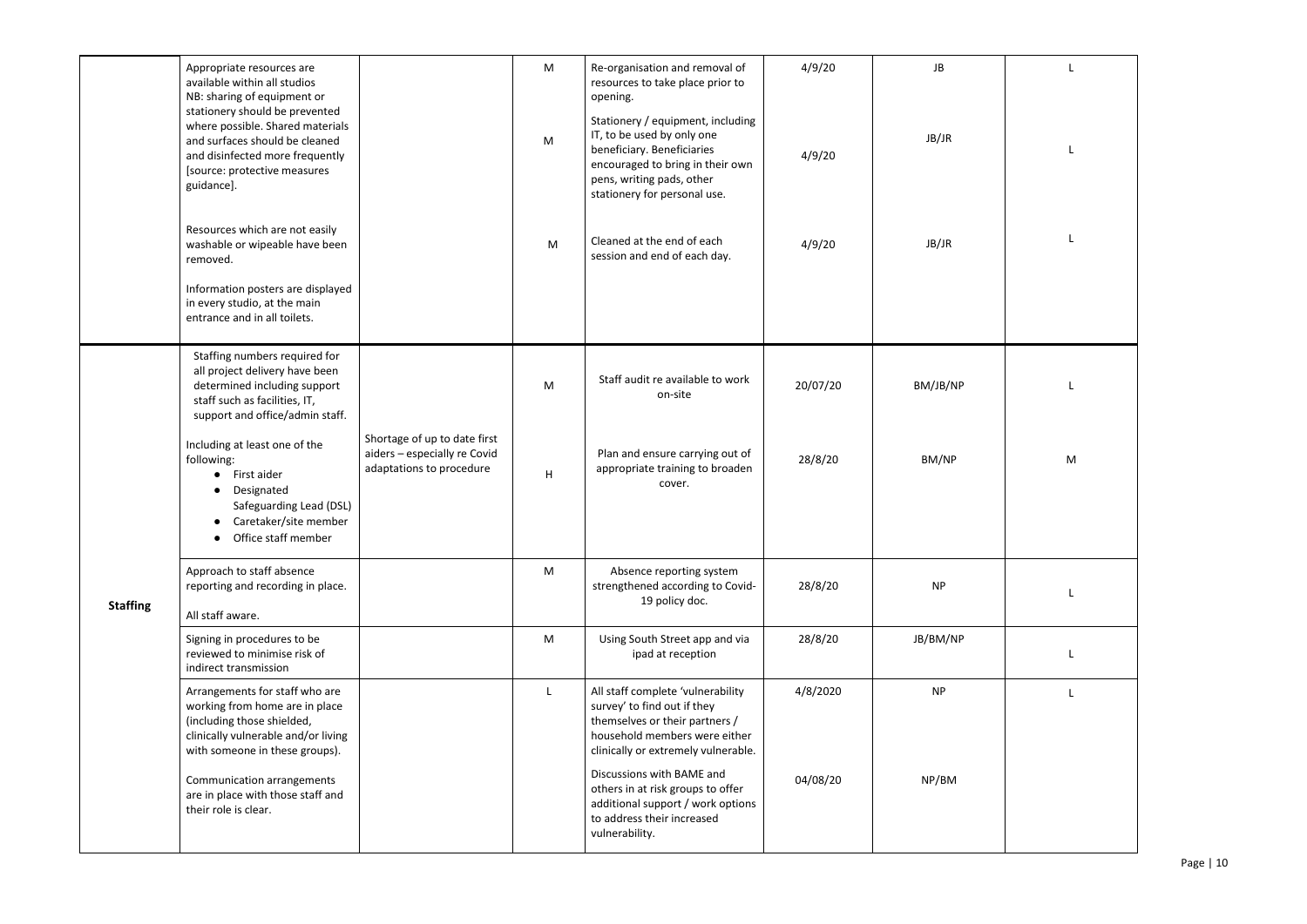|                                                                                                                                                                                                                               |   | Discussions with staff who use<br>rely on public transport to<br>travel/to from work to consider<br>alternatives/additional<br>support/alternative work | 01/09/20<br>01/09/20 | NP/BM/PK<br>NP/BM/PK |   |
|-------------------------------------------------------------------------------------------------------------------------------------------------------------------------------------------------------------------------------|---|---------------------------------------------------------------------------------------------------------------------------------------------------------|----------------------|----------------------|---|
|                                                                                                                                                                                                                               |   | Government "guidance" in this<br>area changes rapidly. Keep<br>abreast of latest updates. Review<br>due date.                                           | ongoing              |                      |   |
| Plans to respond to increased<br>sickness levels are in place.<br>Cover arrangements determined<br>(including leaders and<br>safeguarding designated leads) -<br>on a weekly rather than daily<br>basis to minimise contacts. | M | Timetable and group organisation<br>to include 'reserve' staff in case<br>of absence.                                                                   | 4/8/20               | <b>NP</b>            |   |
| Approaches for meetings and<br>staff training in place.                                                                                                                                                                       | M | All meetings and training to be<br>held virtually or for small groups<br>in park where 2m distancing is<br>observed                                     |                      | ALL                  |   |
| Consideration given to the<br>options for redeployment of staff<br>to support the effective working<br>of the organisation.                                                                                                   |   |                                                                                                                                                         |                      |                      |   |
| If redeployment is taking place<br>staff are aware of controls and<br>processes in respect of tasks they<br>are unfamiliar with.                                                                                              | M | Training needs fully catered for                                                                                                                        | Ongoing              | Line Managers / NP   |   |
| Approach to support wellbeing,<br>mental health and resilience in<br>place                                                                                                                                                    | M | Weekly 121s with all staff to<br>continue                                                                                                               |                      | <b>NP</b>            |   |
| How staff are supported to<br>follow this within their own<br>situations and that of<br>beneficiaries and colleagues is<br>clear.                                                                                             |   | Staff are aware of available<br>support and advice available                                                                                            |                      | <b>NP</b>            | M |
| Arrangements for accessing<br>testing, if and when necessary,<br>are in place. Staff are clear on<br>returning to work guidance.                                                                                              | M | Tests can be arranged through<br>Employer Referral Portal - via<br>Peter Tetley for South Street and<br>Anjali for Integration Team                     | 11/9/20              |                      |   |
|                                                                                                                                                                                                                               |   | Precise testing locations do<br>change as "pop up" test centres<br>do alter in location and duration                                                    |                      |                      |   |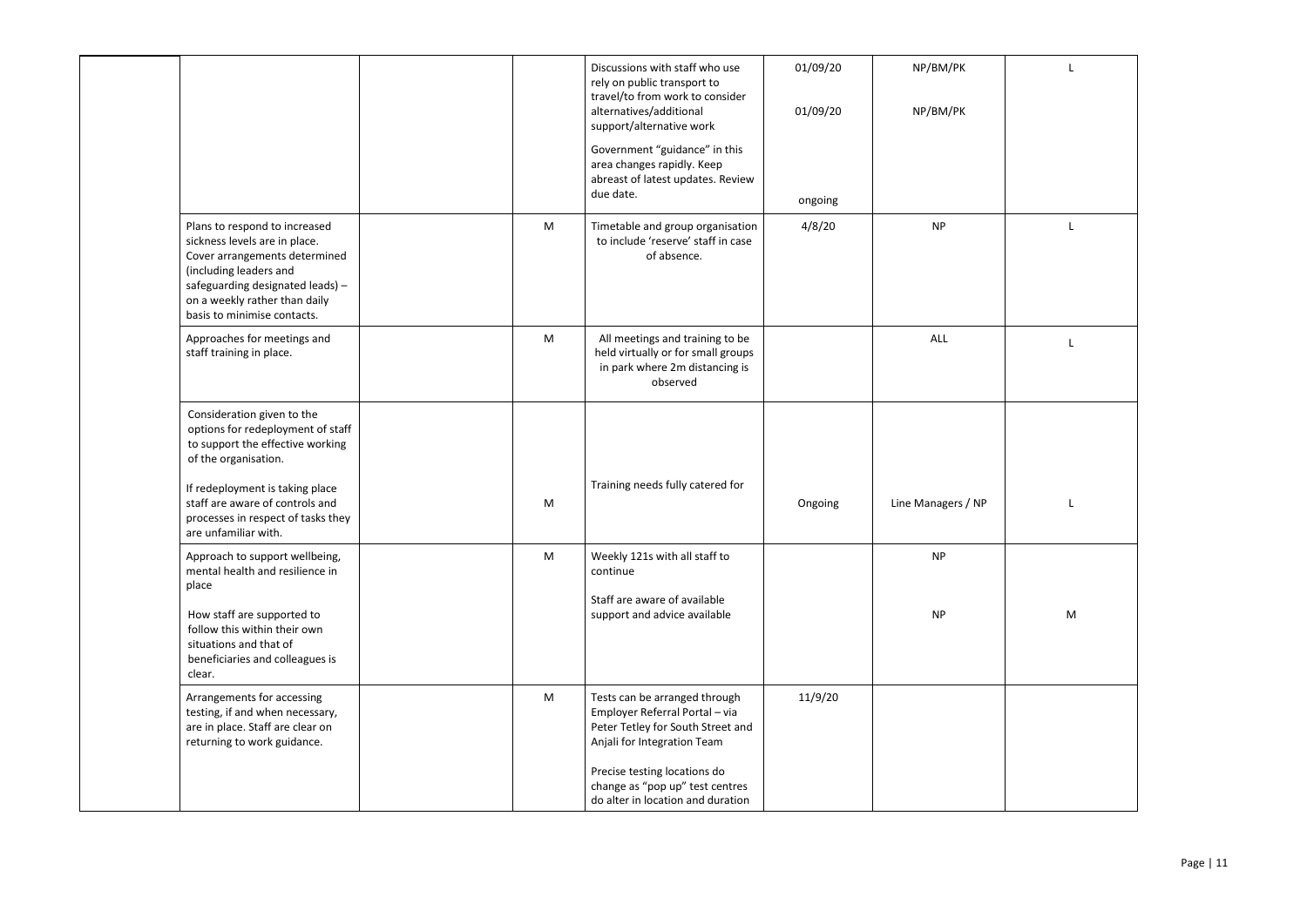<span id="page-11-0"></span>

|                    | Return to work procedures are<br>clear for all staff and volunteers.                                                                                                                                                                                             |                                                                                              |   | Risk assessment to be consulted<br>on and agreed in advance of<br>opening.                                                                                                          |          | BM/NP/PT  |  |
|--------------------|------------------------------------------------------------------------------------------------------------------------------------------------------------------------------------------------------------------------------------------------------------------|----------------------------------------------------------------------------------------------|---|-------------------------------------------------------------------------------------------------------------------------------------------------------------------------------------|----------|-----------|--|
|                    |                                                                                                                                                                                                                                                                  | Staff and volunteers unclear<br>what the new procedures<br>entail and how to follow<br>them. | H | Virtual meetings and trainings to<br>begin in August to provide all<br>staff and vols with full induction<br>as to the new procedures. Chance<br>to for queries and clarifications. |          | <b>NP</b> |  |
|                    |                                                                                                                                                                                                                                                                  |                                                                                              | M | Opportunity for small group<br>meetings in open air to be<br>conducted, socially distanced at<br>different times to minimise risk of<br>contact.                                    |          | <b>NP</b> |  |
|                    |                                                                                                                                                                                                                                                                  |                                                                                              | M | Senior staff to have induction<br>prior to all staff to ensure clarity<br>on new procedures.                                                                                        |          | <b>NP</b> |  |
|                    | Arrangements in place for any<br>visitors/ contractors on site,<br>protocols and expectations<br>shared.<br>NB: Their employer may require<br>them to wear PPE. This should be<br>documented as part of the risk<br>assessment carried out by the<br>Contractor. | Uninsured or non Risk-<br>Assessed contractors on site                                       | M | Check with the contractor any<br>requirements their employer has<br>specified before visit. Share ICM<br>protocols in advance.                                                      | Ongoing  | BM/JB     |  |
|                    | Arrangements in place for any<br>freelance facilitators delivering<br>sessions on site e.g. music tutors,<br>partners facilitators. Protocols<br>and expectations shared.                                                                                        |                                                                                              | M | Share ICM protocols in<br>advance. Where possible<br>freelancers to receive same<br>training as staff and vols                                                                      | 01/09/20 | BM/JB     |  |
|                    | Teaching groups have been<br>determined on the basis of<br>maximum numbers per room,<br>while socially distancing.                                                                                                                                               |                                                                                              | M |                                                                                                                                                                                     | 01/09/20 | BM/JB     |  |
| <b>Group Sizes</b> | Staffing allocations to groups<br>determined, including<br>consistency and any solutions to<br>insufficient staffing numbers.                                                                                                                                    |                                                                                              | M | Timetable and group organisation<br>to include 'reserve' staff in case<br>of absence.                                                                                               |          |           |  |
|                    |                                                                                                                                                                                                                                                                  |                                                                                              |   |                                                                                                                                                                                     |          |           |  |

| M |
|---|
| L |
| L |
| L |
|   |
| L |
| L |
| L |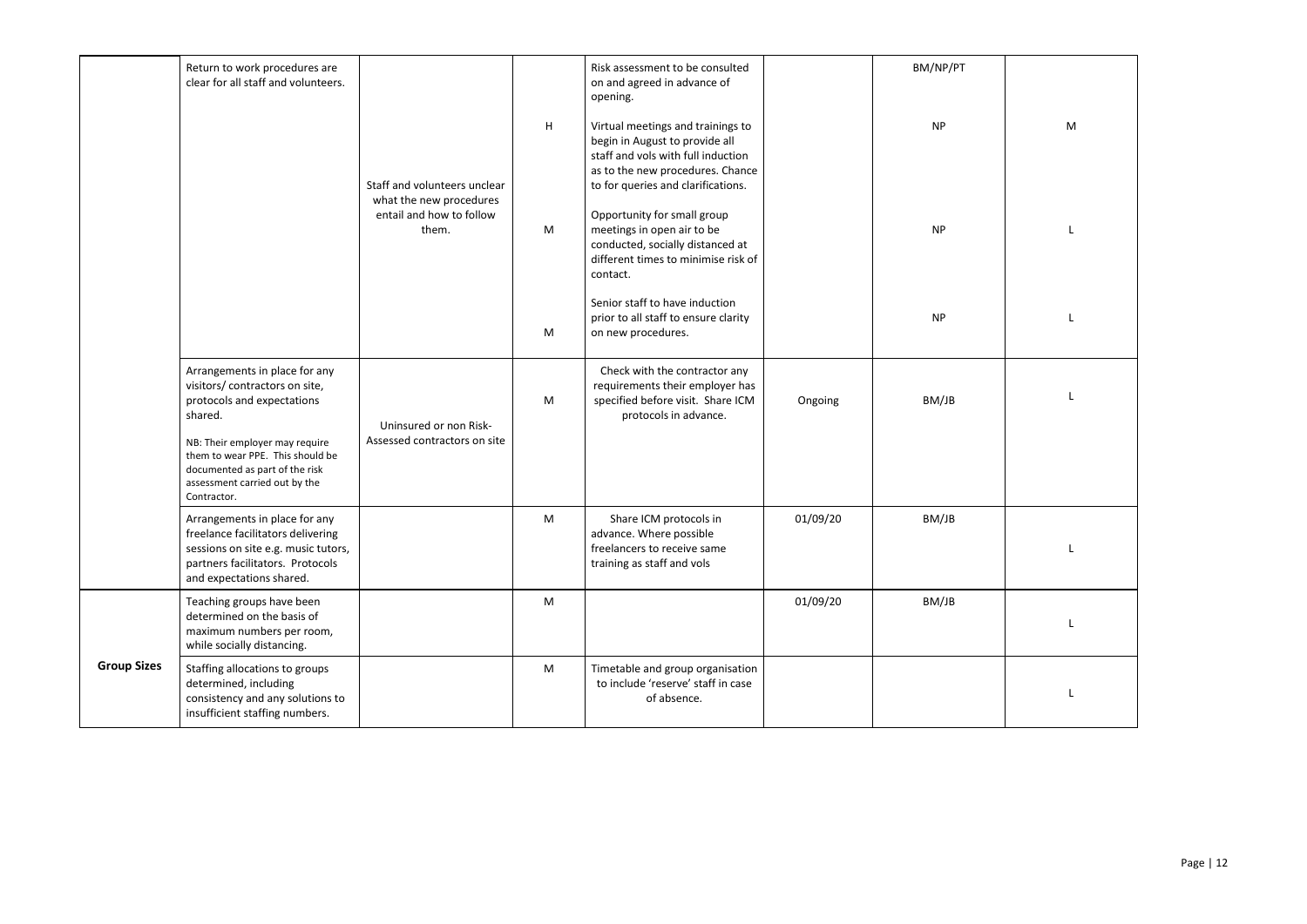<span id="page-12-0"></span>

| <b>Social</b><br><b>Distancing</b> | Arrangements for social<br>distancing in place to consider:<br>• Staggered drop off/pick<br>up times and locations (if<br>possible)<br>Staggered or limited<br>$\bullet$<br>amounts of moving<br>around the premises<br>Studio / classroom design<br>$\bullet$<br>Break and lunch times are<br>staggered. Plans for social<br>distancing during these<br>times in place<br>Toilet arrangements<br>$\bullet$ | Overcrowding                                                       | Η | Allocated toilets clear to all staff<br>members and volunteers.<br>Visitors to use Smokehouse<br>toilets Max of 2 people in cubicle<br>toilet block. Middle ones "out of<br>order" signage                |            |           |   |
|------------------------------------|-------------------------------------------------------------------------------------------------------------------------------------------------------------------------------------------------------------------------------------------------------------------------------------------------------------------------------------------------------------------------------------------------------------|--------------------------------------------------------------------|---|-----------------------------------------------------------------------------------------------------------------------------------------------------------------------------------------------------------|------------|-----------|---|
|                                    | Information shared with<br>parents/carers regarding learners<br>travelling to ICM, encouraging<br>walking and avoiding public<br>transport as much as possible.                                                                                                                                                                                                                                             |                                                                    | M | ICM's Covid secure policies<br>available on public website. All<br>beneficiaries, parents and carers<br>to be sent email with information<br>in advance                                                   | 28/7/20    | <b>NP</b> |   |
|                                    | Approach to potential breaches<br>of social distancing in place,<br>including in the case of repeat or<br>deliberate breaches.                                                                                                                                                                                                                                                                              |                                                                    | H | Handwashing and cleaning (if<br>needed)<br>Conversations with<br>parents/carers<br>Risks assessments and<br>individualised approach in place<br>for students who might struggle<br>to follow expectations | 1/9/20     | NP/PK     | M |
|                                    | Social distancing plans<br>communicated with<br>parents/carers including<br>approach to breaches.                                                                                                                                                                                                                                                                                                           | Parents do not see the<br>messages.                                | H | ICM's Covid secure policies<br>available on public website. All<br>beneficiaries, parents and carers<br>to be sent email with information<br>in advance                                                   | 28/7/20    | NP/PK     | M |
|                                    | Staff cycling or walking to work<br>avoiding public transport                                                                                                                                                                                                                                                                                                                                               | Carrying bikes upstairs<br>Lack of suitable<br>parking/cycle racks | M | Alleyway racking, bars or<br>something to lock bikes to is<br>needed.                                                                                                                                     | 20/08/2020 | JB        |   |
|                                    | Car Travel to and from work                                                                                                                                                                                                                                                                                                                                                                                 | Only travel with members of<br>same household                      | H |                                                                                                                                                                                                           | 14/07/2020 | <b>BM</b> |   |

| L |
|---|
| L |
| M |
| M |
| L |
| L |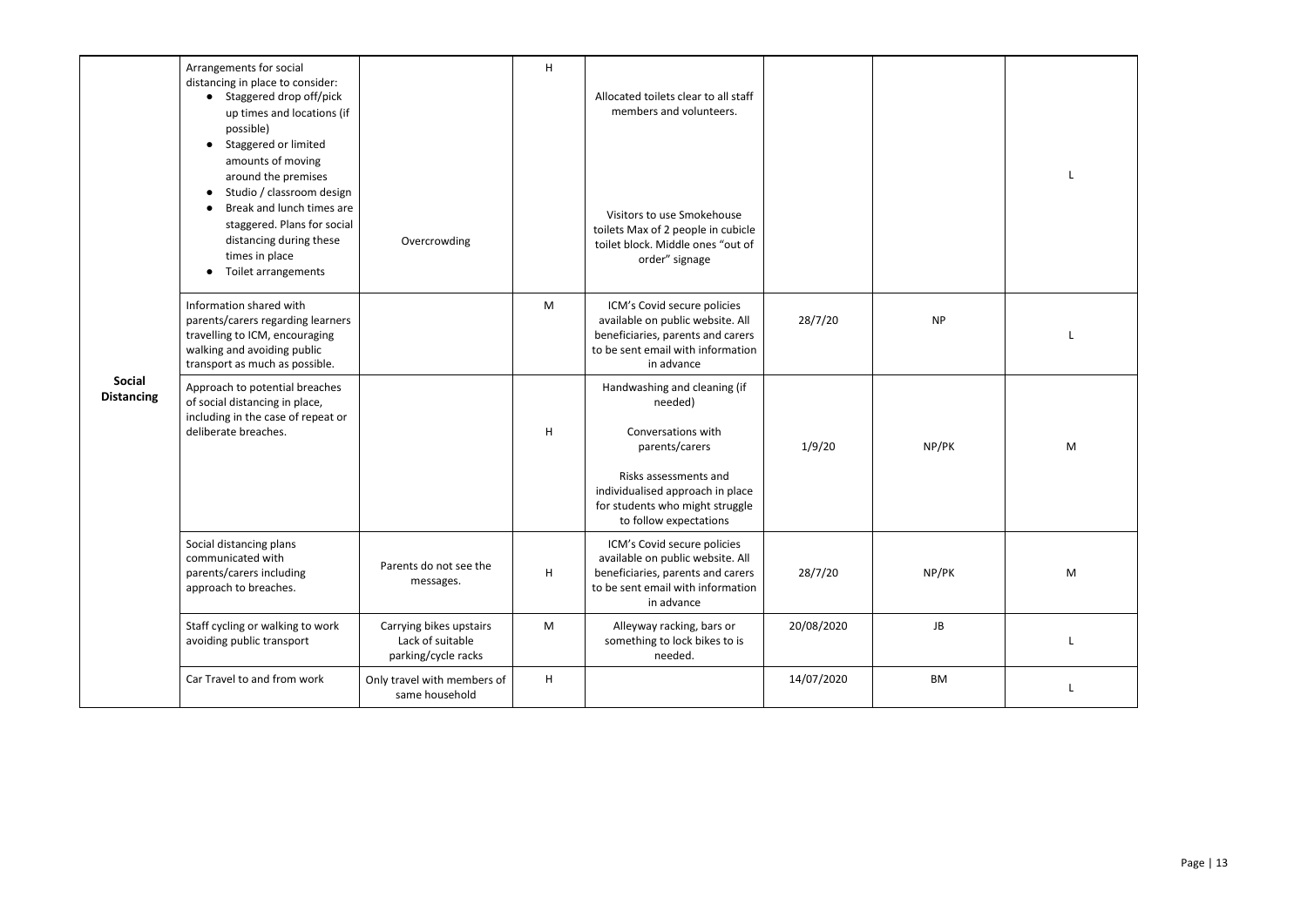| <b>PPE</b>                                                                      | PPE requirements understood<br>and appropriate supplies in place.<br>Long term approach to obtaining<br>adequate PPE supplies in place.                                                                                                                                                                                                                                         | M | PPE requirements to be shared<br>with staff. Stock already held for<br>appropriate cleaning and first aid.                                                                                                                                                                                                                                                                                                                                                                                                                                                                                                                                                                                                                                                                                                                                                                              | 01/09/20           | JB/BM                            |
|---------------------------------------------------------------------------------|---------------------------------------------------------------------------------------------------------------------------------------------------------------------------------------------------------------------------------------------------------------------------------------------------------------------------------------------------------------------------------|---|-----------------------------------------------------------------------------------------------------------------------------------------------------------------------------------------------------------------------------------------------------------------------------------------------------------------------------------------------------------------------------------------------------------------------------------------------------------------------------------------------------------------------------------------------------------------------------------------------------------------------------------------------------------------------------------------------------------------------------------------------------------------------------------------------------------------------------------------------------------------------------------------|--------------------|----------------------------------|
| <b>Response to</b><br>suspected/<br>confirmed case<br>of COVID19 on<br>premises | Approach to confirmed COVID19<br>cases on premises in place:<br>• Which staff member/s<br>should be informed/ take<br>action<br>Area established to be<br>used if an individual is<br>displaying symptoms<br>during the day and needs<br>to be isolated<br>Cleaning procedure in<br>place<br>Arrangements for<br>informing parent/carer,<br>partners, community etc<br>in place | H | Directors to be informed of each<br>and every suspected/confirmed<br>Covid case.<br>Affected individual to be sent<br>home to isolate for 7 days.<br>Household members to isolate<br>for 14 days. (allowing for an<br>incubation period from direct<br>transmission)<br>Nearest empty space to be<br>cleared of staff and used as an<br>isolation room until individual is<br>collected. PPE to be used whilst<br>liaising with affected individual.<br>Areas where affected individual<br>accessed to be cleaned as per the<br>Covid-19 cleaning guidance. The<br>rest of the individuals' group do<br>not need to be sent home unless<br>tested positive but<br>parents/carers/partners to be<br>fully informed.<br>Staff and Volunteers identified as<br>at risk to be sent for testing via<br><b>Employer Referral Portal</b><br>Partner organisations informed<br>as per agreement | Ongoing<br>Ongoing | ALL<br><b>Directors</b><br>BM/JB |
|                                                                                 | Approach to confirmed COVID19<br>cases in place: outside of ICM<br>working hours<br>• Temporarily shut any<br>affected rooms/facilities<br>to allow cleaning, if<br>possible<br>Covid-19 cleaning<br>procedure in place<br>Arrangements for<br>$\bullet$<br>informing parent/carer<br>and partner organisations<br>in place                                                     | H | Directors to be informed of each<br>and every confirmed Covid case.<br>Affected individual to be sent<br>home to isolate for 7 days.<br>Household members to isolate<br>for 14 days.<br>Areas where the affected<br>individual has been to be cleaned<br>thoroughly according to Covid-19<br>cleaning protocol<br>Parents/carers of group and<br>Partners organisations to be<br>informed.                                                                                                                                                                                                                                                                                                                                                                                                                                                                                              | ongoing            | BM/JB                            |

| L |
|---|
| M |
|   |
|   |
|   |
|   |
| M |
|   |
|   |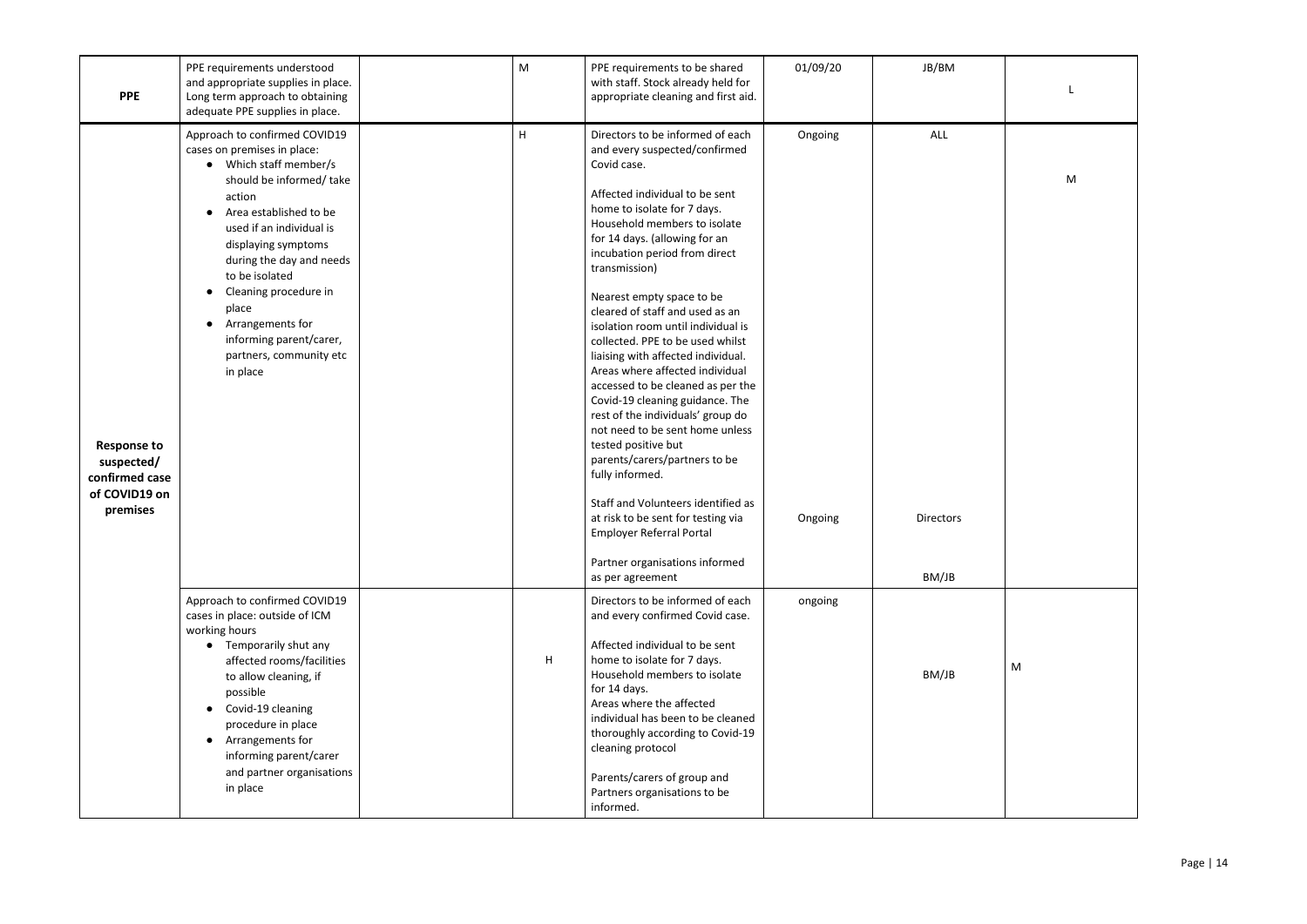<span id="page-14-2"></span><span id="page-14-1"></span><span id="page-14-0"></span>

|                                            | List of all learner/beneficiary<br>contact details up to date and<br>accessible by key staff                                                                                                                              |                                                                                 | M  | List to be updated and accessible<br>in CRM system                                                                                                            | Ongoing                           | NP/PK/BM/JB |   |
|--------------------------------------------|---------------------------------------------------------------------------------------------------------------------------------------------------------------------------------------------------------------------------|---------------------------------------------------------------------------------|----|---------------------------------------------------------------------------------------------------------------------------------------------------------------|-----------------------------------|-------------|---|
|                                            | Changes to the timetable to be<br>shared with learners and<br>parents/carers                                                                                                                                              |                                                                                 | M  | New face to face delivery<br>timetable to shared with<br>parents/carers and placed on<br>ICM/IO websites and socials                                          | ALL timetable<br>changes notified |             |   |
| Learner/Benefic<br>iary Re-<br>orientation | All learners/beneficiaries<br>instructed to bring a water bottle<br>each day                                                                                                                                              | Learners/beneficiaries<br>forget to bring in bottles.                           | Н. | Learners/beneficiaries reminded<br>to bring in own water bottles<br>daily.                                                                                    |                                   |             | M |
| back at ICM after                          |                                                                                                                                                                                                                           |                                                                                 |    | ICM to purchase disposable cups.                                                                                                                              | 1/9/20                            | JB          |   |
| a period of<br>closure/being at<br>home    | Approach to supporting<br>wellbeing, mental health and<br>resilience is in place.                                                                                                                                         |                                                                                 | M  | Support available as well as<br>signposting to external agencies<br>e.g. Cruse, Grief counselling                                                             |                                   |             |   |
|                                            | Consideration of the impact of<br>COVID19 on families and whether<br>any additional support may be<br>required:<br>Financial<br>$\bullet$<br>Referrals to social care and<br>$\bullet$<br>other support<br>• IT equipment | Families may be unaware of<br>support or unwilling to<br>come forward for help. | M  | Additional capacity may be<br>required for Safeguarding. Plan<br>training for all staff<br>Office capacity may need<br>supplementing, dependent on<br>demand. |                                   |             |   |
| <b>Partial Re-</b>                         | All learners/beneficiaries have<br>access to technology and remote<br>learning offer.<br>Blended approach between<br>physical and remote learning                                                                         | Info Poverty                                                                    | M  | Access additional funding to<br>cover cost of purchasing<br>tablets/laptops etc to loan out or<br>help pay for broadband                                      | 1/9/20                            | PK/BM/JB    |   |
| opening                                    | developed, including support for<br>those learners/beneficiaries who<br>are shielding/ clinically<br>vulnerable.                                                                                                          |                                                                                 |    | IT infrastructure review to ensure<br>all projects can be delivered as<br>blended approach                                                                    | 1/9/20                            | BM/AV/JB    |   |
|                                            | Information shared with staff<br>around the re-opening plan,<br>returning to site, amendments to<br>usual working patterns/practices<br>and groups.                                                                       |                                                                                 | M  |                                                                                                                                                               | 01/09/20                          | <b>NP</b>   |   |
| Communication                              | Re-opening plans shared with<br>Trustees                                                                                                                                                                                  |                                                                                 |    |                                                                                                                                                               | 01/09/20                          | BM/NP/PK    |   |
|                                            | Communications with partner<br>organisations/funders and<br>parents/carers:                                                                                                                                               |                                                                                 | M  |                                                                                                                                                               |                                   | BM/JB       |   |